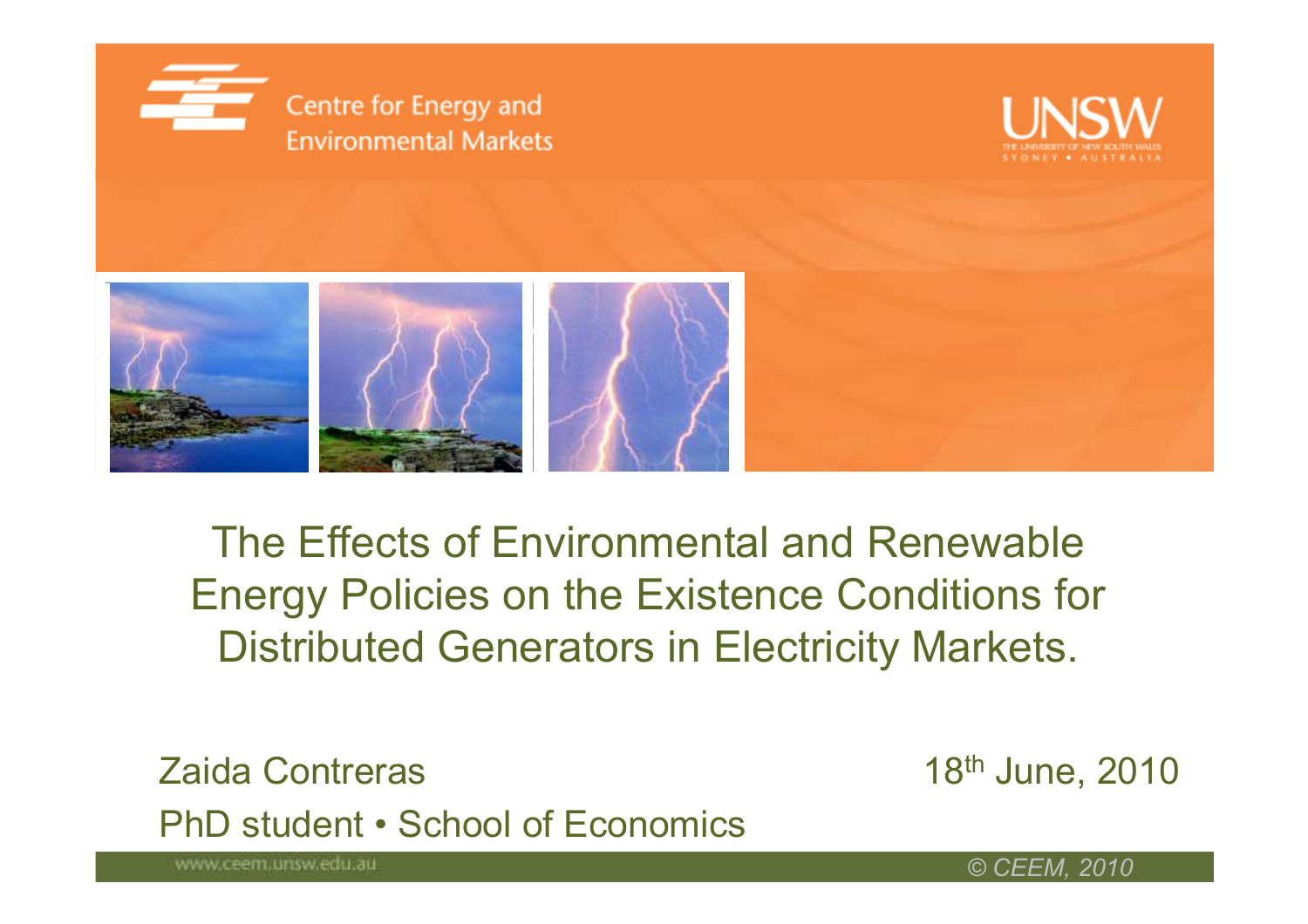



## **Background**

**Electric power source which is connected directly to the distribution**  $\blacksquare$ network or on the customer site of the meter (Ackermann, 2001).<br>————————————————————



#### Benefits of decentralised generation

- · <u>Structural benefits</u>: avoided transmission costs, supply reliability (Gulli, 2006), •(Firestone et al., 2006).
- • In constrained areas: Avoided/deferred investment in capacity extension (Woo et al., 1995). Reduction of grid congestion (Firestone et al., 2006).
- •. <u>CHP:</u> lower-cost, higher efficiency, lower carbon footprint (Siddiqui, 2008).
- • Decentralisation: transferring power and resources (Alanne, 2006). More direct decision making in planning, use of technologies (Winner, 1986).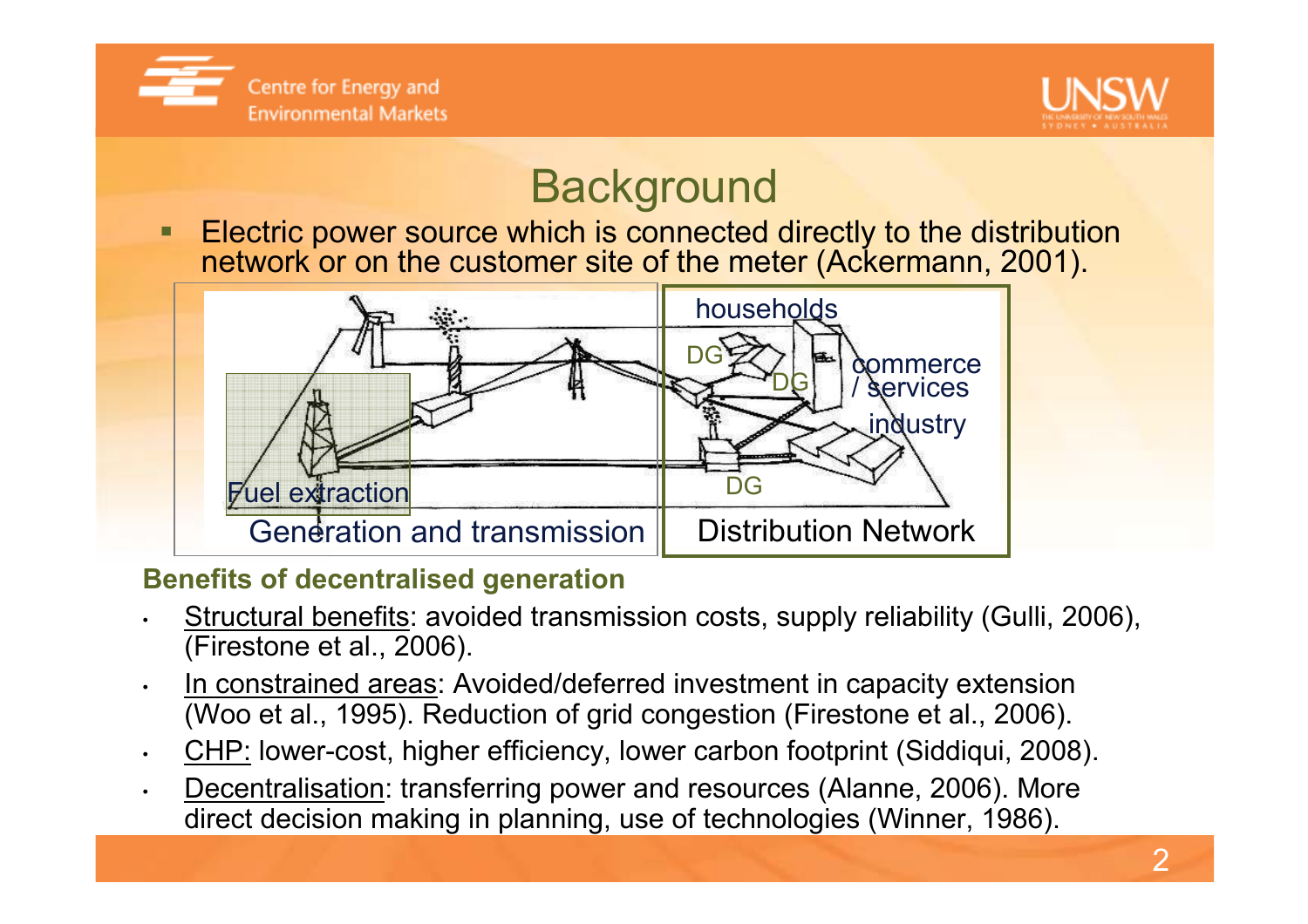



### **Motivation**

**Service Service**  Distributed Generation (DG) presents a number of benefits that support a more rational electricity supply in face of increasing market requirements in relation to demand growth and environmental degradation.

#### Existing models in relation to DG present :

- Economic feasibility in terms of project management
- •Case studies: specific sites and choice of technologies
- ESM (CSIRO): diffusion of DG at the macro level (top-down)
- • Based on simulations of energy systems, operations research, real options analysis: requires good data, extense set of assumptions.

There is insufficient literature using economic models with focus on the adequacy of policy instruments in the field of distributed generation.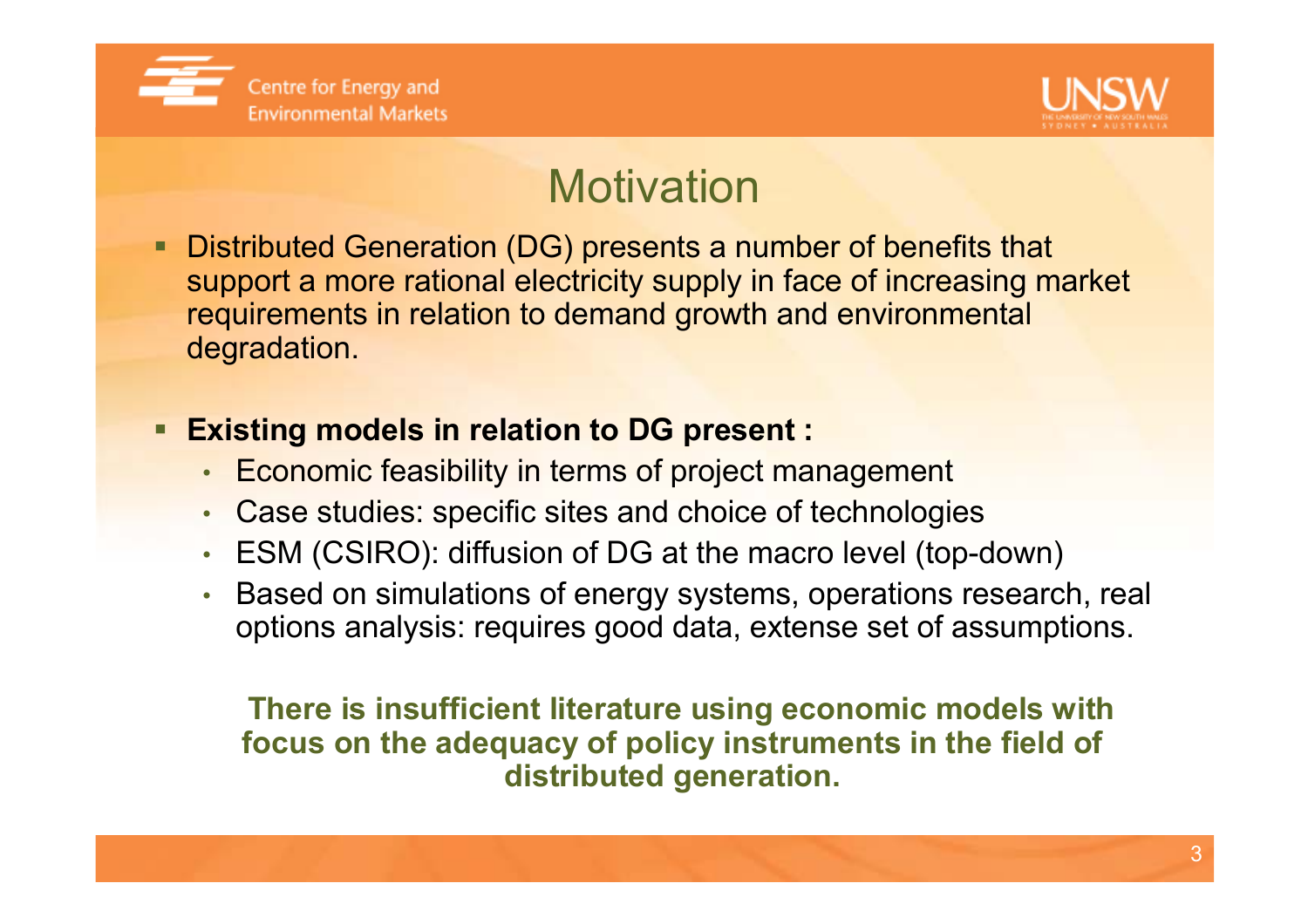



### Research Scope

 Identify requirements for the existence of Distributed Generation.Australian context: Shares in Australian electricity

- •ETS for carbon (postponed),
- •State-based local pollution control measures (e.g. Load based Licensing in NSW) •National markets for REC are in place(RE target: 45TWh by 2020).

#### Research Questions





- $\Box$  What are the effects of taxing local pollution and greenhouse gases, together with subsidising electricity from renewable sources on electricity prices?
- What are the subsequent effects on the **market share of locally** generated electricity?
- What is the impact of taxes and the RET scheme on the DG-mix that is feasible in the current state of technology?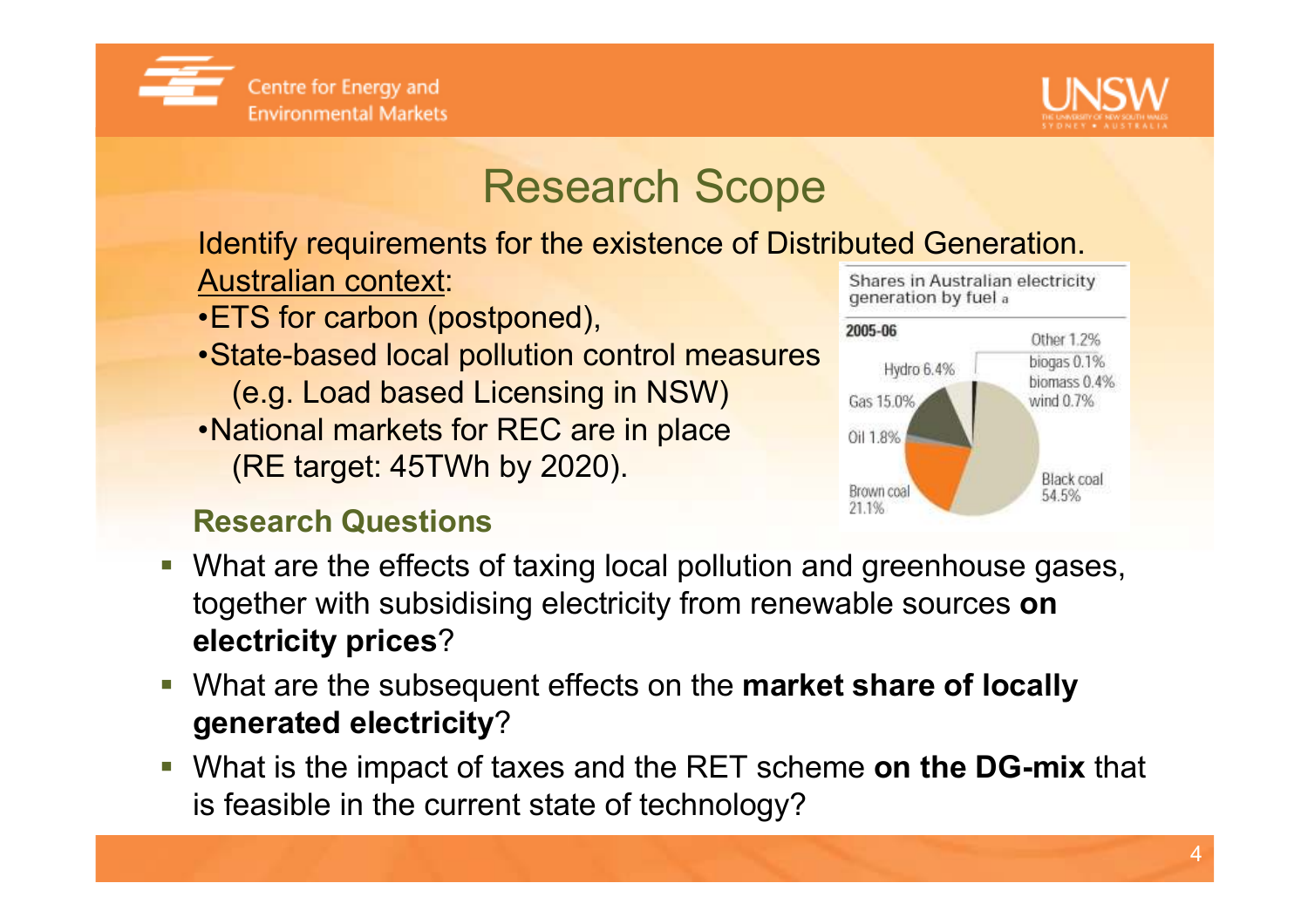



#### Theoretical Model

- $\blacksquare$  Analysis: conditions in equilibrium for DG to exist embedded in the electricity network following the dominant firm price leadership model.
	- $\mathcal{L}_{\mathcal{A}}$ DG cost minimisation problem
	- Grid network provider's profit maximisation

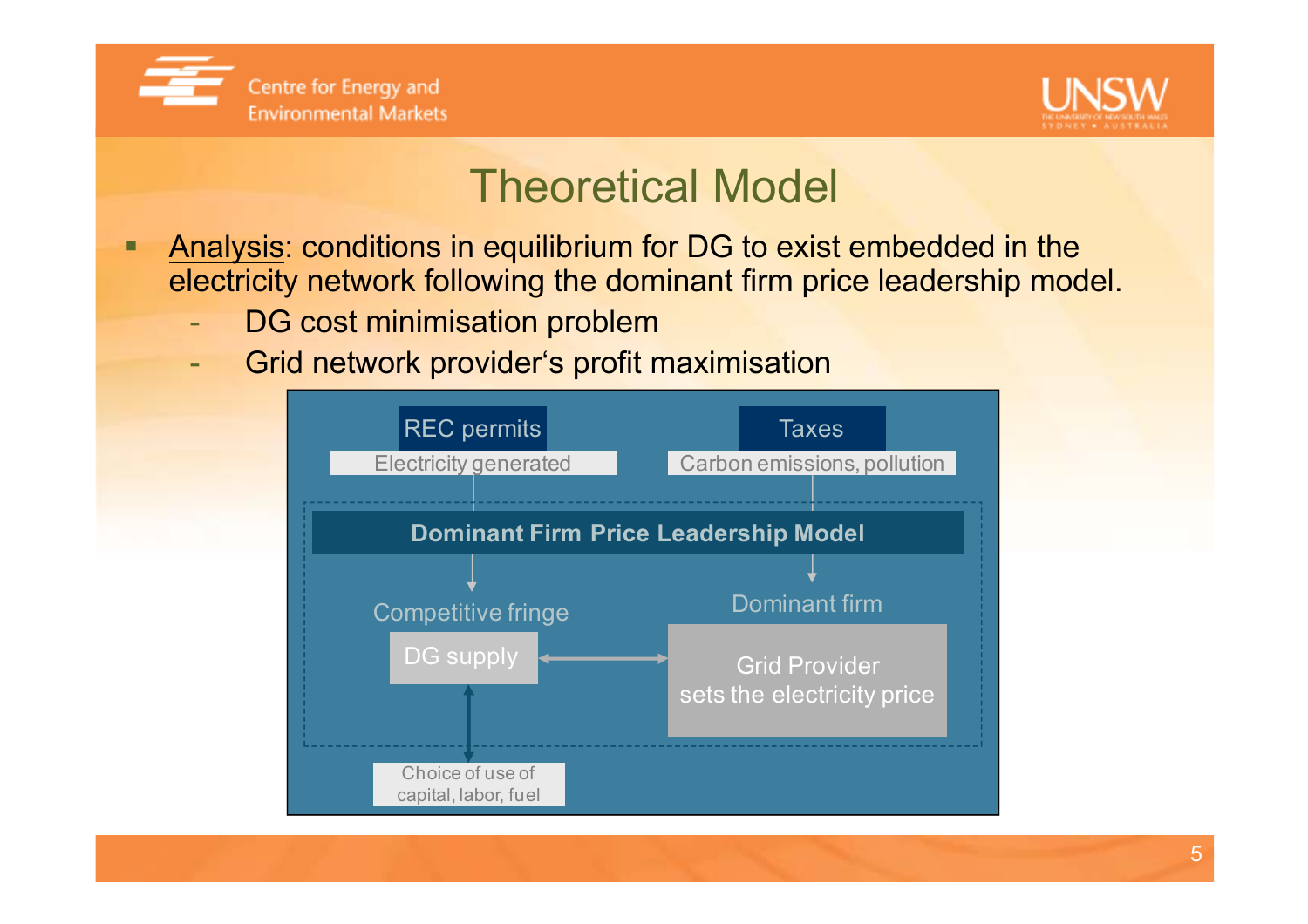



## Theoretical Model

1) Grid Provider: act as a monopoly

 $\Pi^g = P(y^g, y^{DG}) y^g - C(y^g, x_E^g, x_P^g)$  subject to  $\begin{array}{cc} x_B^g = y_P^g y^g \end{array}$ ( $\max_{y^g}\Pi^{\mathsf{g}}=P\!\!\left(\!y^g,y^{DG}\right)\!\!y^g-C\!\!\left(\!y^g,\!x^g_{E},\!x^g_{P}\right)$  $\max_{v^{\mathcal{S}}} \Pi^{\mathcal{S}} = P(y^{\mathcal{S}}, y^{\mathcal{D} \mathbf{G}})y^{\mathcal{S}} - C(y^{\mathcal{S}}, x_{E}^{\mathcal{S}}, x^{\mathcal{S}})$ 

 $\begin{array}{l} \displaystyle x_{E}^{g}=\gamma_{E}^{g}y\ x_{P}^{g}=\gamma_{P}^{g}y \end{array}$  $x_E^s = \gamma_E^s y$ γ $=\frac{\gamma}{\nu}$ =

 $\frac{g}{E} {\cal Y}^{\cal B}_{\ \ \sigma}$ 

2) Distributed Generators: competitive fringe

 $\min_{\mathbf{x}_{K}^{DG},\mathbf{x}_{L}^{DG},\mathbf{x}_{F}^{DG}} C\left(\mathbf{y}^{DG}\right)=C\left(\vec{\mathbf{x}}^{DG},\vec{w}^{DG}\right)-\left(1-\gamma^{DG}\right)^n\overline{p}_{rec}\mathbf{y}^{DG}$  subject to ( $\min_{\mathcal{E}^G,\mathbf{x}_L^{DG},\mathbf{x}_F^{DG}} C(\mathbf{y}^{DG}) = C(\mathbf{\vec{x}}^{DG},\mathbf{\vec{w}}^{DG}) - (1 - \gamma^{DG})^T \overline{p}_{rec} \mathbf{y}$  $\min_{x_{L}^{DG},x_{F}^{DG}} C(y^{DG}) = C(\vec{x}^{DG}, \vec{w}^{DG}) - (1 - \gamma)$  $\rightarrow$  $(\vec x^{DG}, \vec w^{DG})$ – $($ l – $\gamma^{DG})^n$   $\overline{p}_{rec}$ y $^{DG}$  subject to  $y^{DG} = f(\vec x^{DG})$ 

3) Market Clearing Condition:  $y^{s}(p) + y^{DG}(p) = z(p)$ 

#### Assumptions

- **The dominant firm knows the market's demand and the competitive fringe's supply curves.**  $\mathcal{L}_{\mathcal{A}}$
- П The inverse demand function of electricity is strictly positive, finite and strictly decreasing.
- $\sim$ Cost functions: convex function with C(0)=0,  $C_v$ '>0,  $C_v$ ''>0 (weakly convex for DG).
- $\mathcal{L}_{\mathcal{A}}$  There is a common market for electricity, but only the centralised generator is liable for the associated emissions.
- $\overline{\phantom{a}}$ Small DG firms do not affect prices of their input factors or any upstream market.
- П DG firms exhibit constant returns of scale, but there is a capacity constraint.
- $\mathcal{L}_{\mathcal{A}}$ There is no market entry.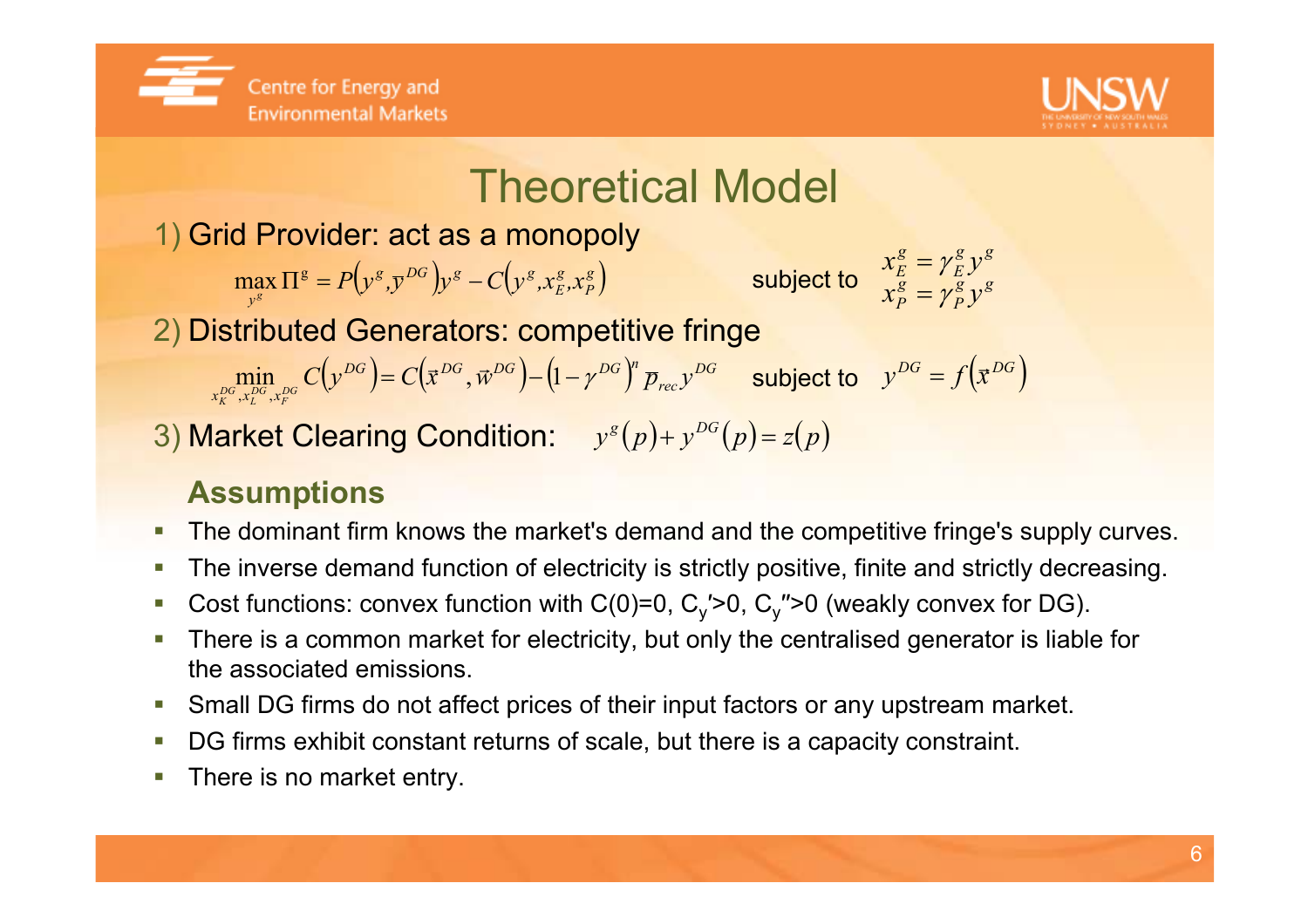



### Market Interaction

п Equilibrium conditions for the interior solution: simultaneous generation from grid and DG

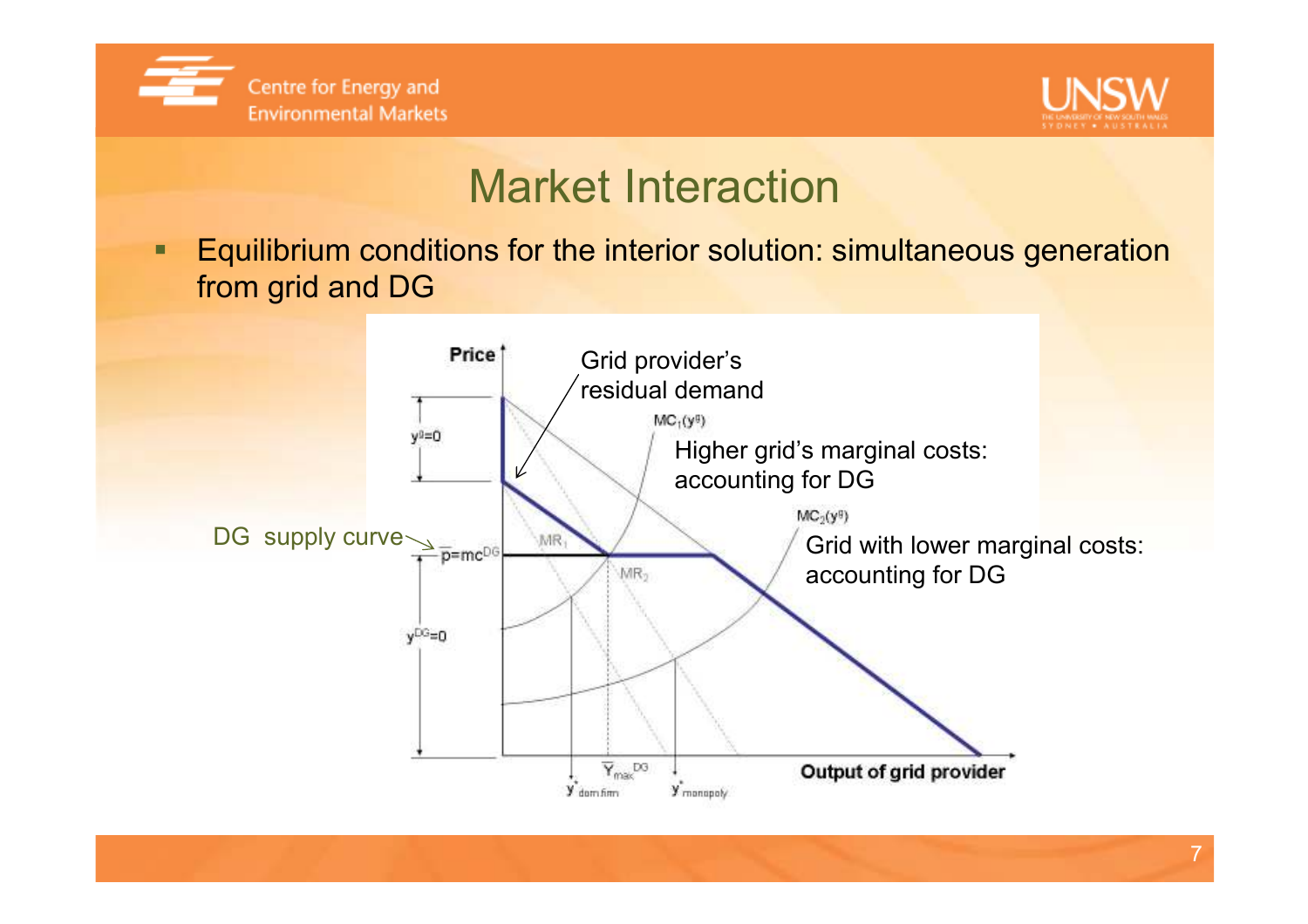



## Optimality Conditions

 $\blacksquare$ FOC for the DG fringe:

$$
\frac{\partial C(\mathbf{y}^{DG})}{\partial x_i^{DG}} = 0 \quad \leftrightarrow \quad \frac{\partial \mathbf{y}^{DG}}{\partial x_i^{DG}} \left(\lambda + \left(1 - \gamma^{DG}\right)^n \overline{p}_{rec}\right) = w_i
$$

- п DG's factor demands: () $\begin{pmatrix} \vec{w} \end{pmatrix}$  or  $x(\vec{w}) = z^{DG} \Big( MC(\vec{w}) - \Big(1 - \gamma^{DG}\Big)^n \overline{P}_{rec}$ ()) $(x, y^{DG}) = y^{DG} \frac{\partial MC(\vec{w})}{\partial x}$  or  $x(\vec{w}) = z^{DG} \Big(MC(\vec{w}) - (1 - y^{DG})^n P_{rec}\Big) \frac{\partial MC(\vec{w})}{\partial x}$  $\overline{U}$  is the set of  $\overline{U}$  is the set of  $\overline{U}$  is the set of  $\overline{U}$  is the set of  $\overline{U}$  is the set of  $\overline{U}$  is the set of  $\overline{U}$  is the set of  $\overline{U}$  is the set of  $\overline{U}$  is the set of  $\overline{U}$  is th rec  $^{DG}$   $MC(\vec{w})$  -  $(1-\gamma^{DG})^n$ i $\left\lfloor \frac{DG}{V}\right\rfloor =\overline{V}^{DG}$ w $MC$ w $x(w) = z$   $\left\{M\cup\{W\} - \left(1-\gamma\right)\right\}$   $p_{\text{rec}}$ w $z^{DG}$ (MC wor  $x(w) = z$   $(MC(w) - (1 - \gamma)) p$  $MC$ w $x(w, y) = y$  ${\mathcal W}$  $y = y$   $\frac{\partial w}{\partial w}$  or  $x(w) = z$   $(MC(w) - (1 - y)) p_{rec}$ ∂ $\equiv$   $\frac{z}{z}$   $\frac{|W(\cdot|W)-1|}{|W|}$   $\equiv$   $\frac{w}{|W|}$  $\partial w$ .  $\partial w$ ∂ $=$   $V$  - $\overline{w}$ ) =  $z^{DG}$ (MC( $\overline{w}$ ) - (1 -  $\nu^{DG}$ )<sup>n</sup>  $\overline{p}$  =  $\overline{QMC}$ ( $\overline{w}$ )  $(\vec{w}, \vec{y}^{DG}) = \vec{y}^{DG} \frac{\partial MC(\vec{w})}{\partial w}$  or  $x(\vec{w}) = z^{DG} (MC(\vec{w}) - (1 - \gamma))$
- $\overline{\mathbb{D}}$ FOC for the grid provider:

$$
\frac{\partial \Pi(y^g)}{\partial y^g} = 0 \quad \leftrightarrow \quad \frac{1}{\eta} \cdot \frac{p}{z} \left( y^g - \lambda \eta \frac{z}{p} \right) = MC^g \left( y^g \right) + \gamma^g_E \tau_E + \gamma^g_P \tau_P - \lambda - p
$$

 $\overline{\phantom{a}}$ SOC for the grid provider:

$$
\frac{\partial \Pi^2 (y^s)}{\partial y^{s^2}} < 0
$$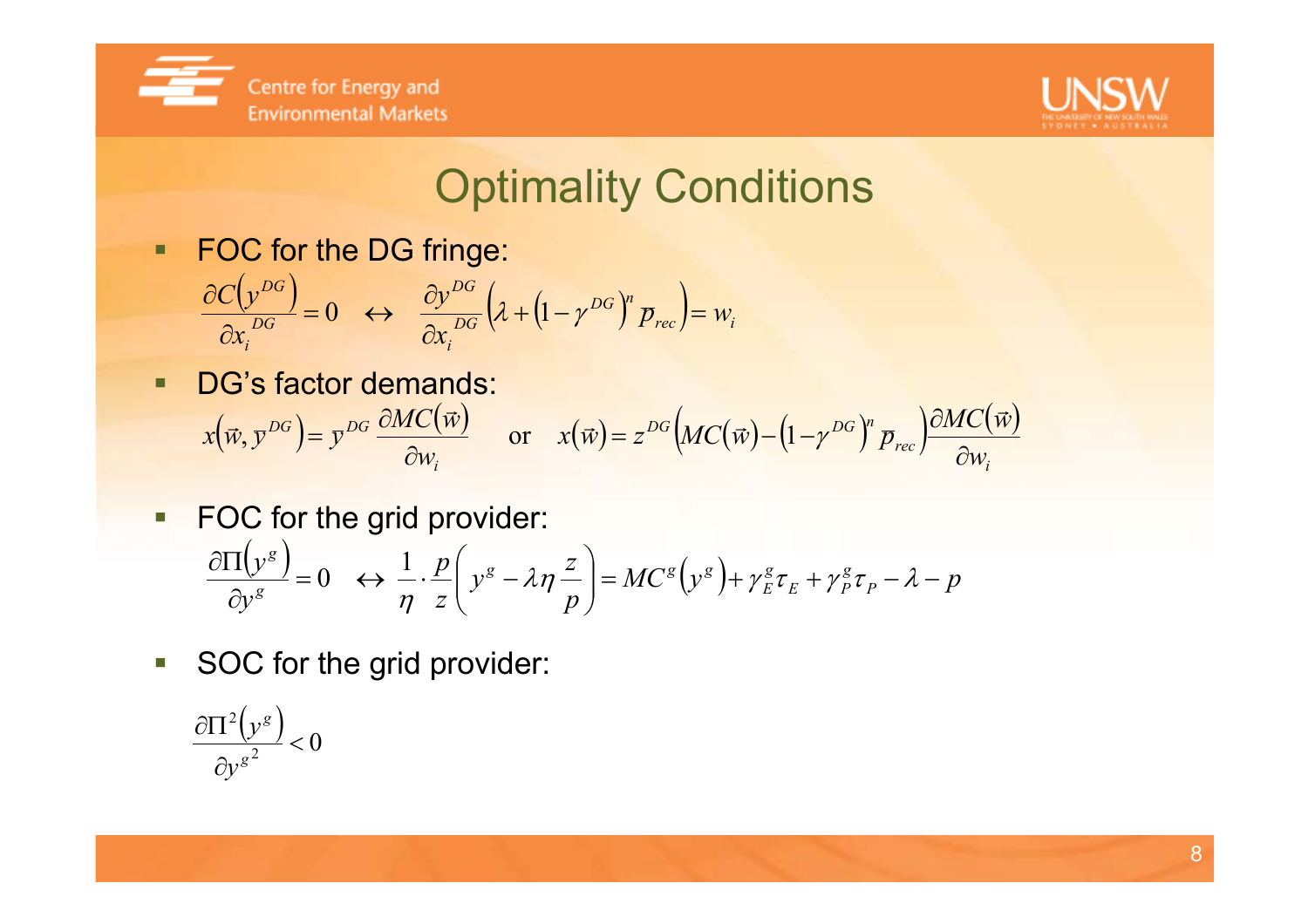



## Characterising the equilibrium

There exists an equilibrium price  $p$  solving the grid provider's profit maximisation problem such that  $p^*\geq M C^{DG}$  $p^* \geq MC^{DG}$  and  $y^{g^*} < z(p) - \overline{Y}_{\text{max}}^{DG}$  max \*  $\geq MC^{DG}$  and  $y^{g^*} < z(p)$ \* $P_*^{\phantom *}$ 

Assuming:

a linear market demand<mark>a cost function for grid provider</mark> and a cost function for DGp = $\it a$  $-by$  $(y^g) = k \frac{y^g}{2} + \gamma_E^g \tau_E y^g + \gamma_P^g \tau_P y^g$  $\frac{g}{P}$  $E{\cal Y}^g$ g E  $\left(\frac{g}{g}\right) = k \frac{y^{g}}{2} + \gamma_{E}^{g} \tau_{E} y^{g} + \gamma_{P}^{g} \tau_{P} y^{g}$  $C(y^s) = k \frac{y}{y}$ =k+ $+ \gamma$ τ+ $+\gamma$ τ2  $\sqrt{E}$   $\approx$   $\sqrt{1}$  $\left(y^{DG}\right) = \begin{cases} M C^{DG}(\vec{w}) y^{DG} - \left(1-\gamma^{DG}\right)^n \overline{p}_{rec} y^{DG} & \text{if}\ \infty & \text{if}\end{cases}$ 2 max $\begin{cases} mc & (wy)y \\ \infty & (1 / y) \end{cases}$   $\begin{cases} P_{rec}y & \text{if } y \leq T \text{ max} \\ \text{if } y^{DG} \leq \overline{Y}_{eq}^{DG} \end{cases}$  $\overline{\phantom{a}}$  $\int$  $\infty$  and  $\infty$  if  $v^{\infty}$  > −−≤ $=\left\{$   $\left( \begin{array}{ccc} 0 & 0 & 0 \\ 0 & 0 & 0 \\ 0 & 0 & 0 \end{array} \right)$   $\left( \begin{array}{ccc} 0 & 0 & 0 \\ 0 & 0 & 0 \\ 0 & 0 & 0 \end{array} \right)$  $\log \frac{1}{\sqrt{1-\frac{v^{DG}}{1-\frac{v^{DG}}{1-\frac{v^{DG}}{1-\frac{v^{DG}}{1-\frac{v^{DG}}{1-\frac{v^{AG}}{1-\frac{v^{AG}}{1-\frac{v^{AG}}{1-\frac{v^{AG}}{1-\frac{v^{AG}}{1-\frac{v^{AG}}{1-\frac{v^{AG}}{1-\frac{v^{AG}}{1-\frac{v^{AG}}{1-\frac{v^{AG}}{1-\frac{v^{AG}}{1-\frac{v^{AG}}{1-\frac{v^{AG}}{1-\frac{v^{AG}}{1-\frac{v^{AG}}{1-\frac{v^{AG}}{1-\frac{v^{AG}}{1-\frac{v^{AG}}{1-\frac$  $\int_{rec} y^{DG}$  if  $y^{DG} \leq \overline{Y}_{\text{max}}^{DG}$  $\left( \rho_{DG} \right) = \int M C^{DG} (\vec{w}) y^{DG} - \left( 1 - \gamma^{DG} \right)^n$  $y^{\nu}$ <sup> $\vee$ </sup>  $>$   $Y$  $MC$ w $y = (1 - \gamma) p_{rec} y$  if y Y $C[\gamma^{D\sigma}] = \left\{ \begin{array}{ccc} P & P & P \end{array} \right\}$  $\mathcal{Y}$  $\gamma$ u

erial<br>Ma It was found that the equilibrium condition is characterised by:

$$
\frac{a-b\overline{Y}_{\text{max}}^{DG} - \left(\tau_{E} + \tau_{P}\right)}{2b+k} < \frac{a-b\overline{Y}_{\text{max}}^{DG} - \left(MC^{DG} - \left(1-\gamma^{DG}\right)^{n} \overline{p}_{rec}\right)}{b}
$$

- ×. high marginal costs of the grid network
- П large market size (higher price elasticity of demand)
- T. high willingness to pay for electricity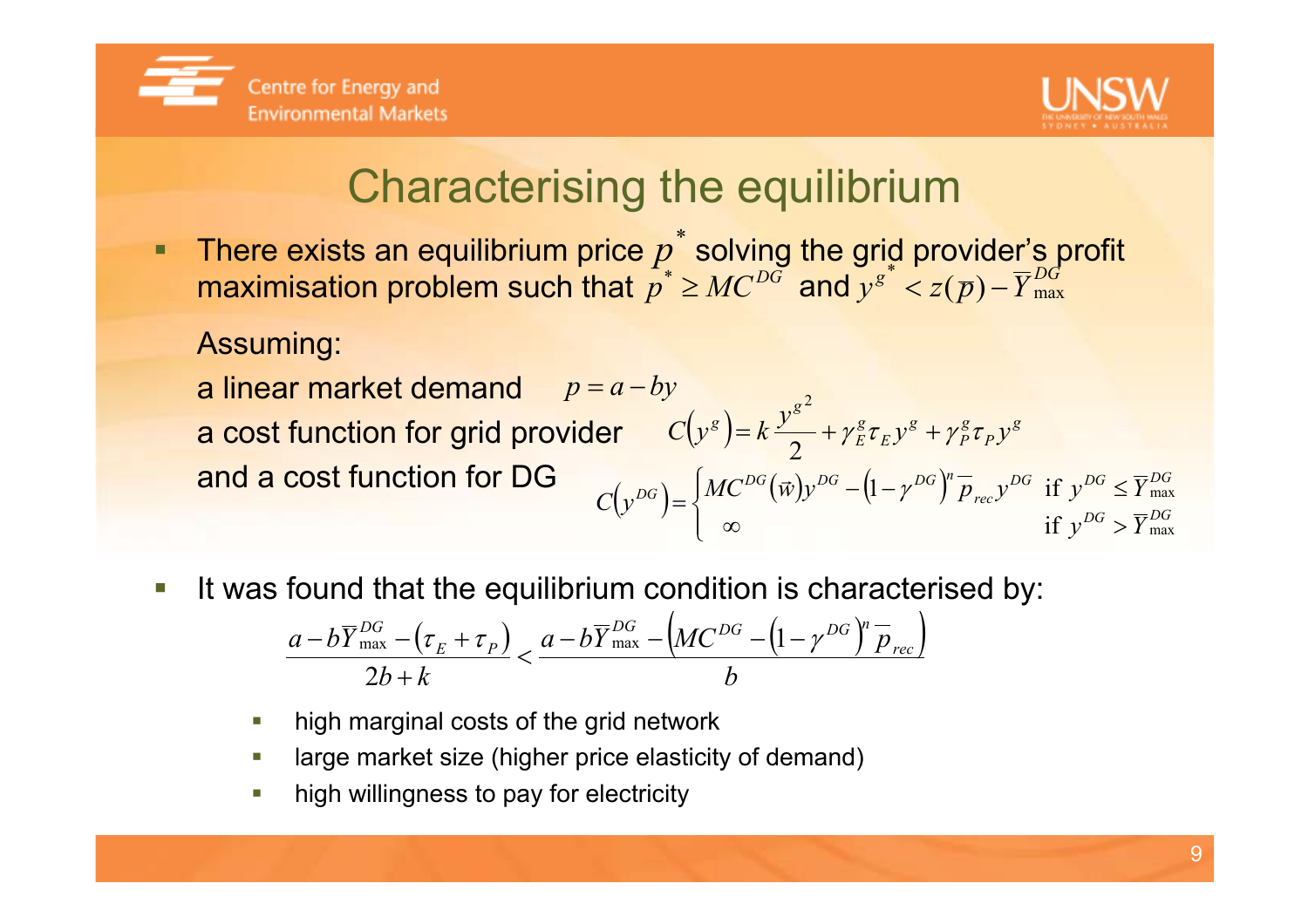



### Market interaction

 In the interior solution: if the market demand is fixed, augmenting the capacity of distributed generation will decrease the equilibrium price of electricity.



Source: www.usgbc-centraltexas.org

the presence of DG, the grid provider will maximise its profits by setting the electricity price  $\ p^{\degree}$  that simultaneously will create profits for the industry of the smaller firms:**Service Service** Given a market with the characteristics mentioned previously and in

$$
\text{Electricity price:} \ \ p^* = \frac{MC\left(y^g\right) + \gamma_E^g \tau_E + \gamma_P^g \tau_P}{\frac{1}{\eta} \cdot \frac{y^g}{z} + 1} > MC^{DG}(\vec{w}) - \left(1 - \gamma^{DG}\right)^n \vec{p}_{rec}
$$

<sup>↑</sup> environmental taxes, ↑ electricity prices, ↓ grid's output, which ↑ DG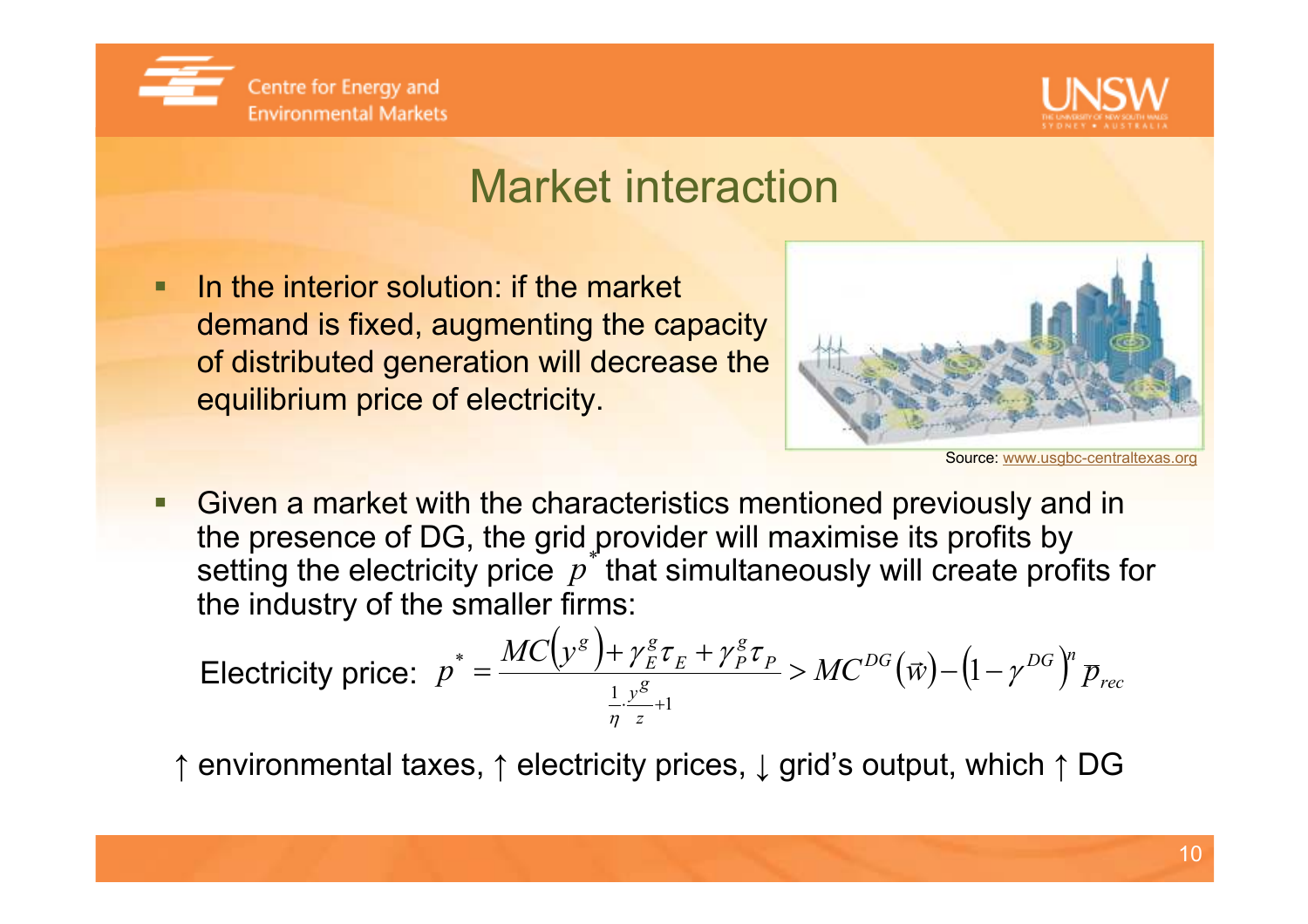



## Effects of environmental and RE policies

the contract of the contract of the contract of the contract of the contract of the contract of the contract of

 $\frac{G(1+1)-MC^{g}(v^{g})}{2}$ 

−

 $1 - MC$ 

gE

γ

Effect of environmental and renewable energy policies:

DG

<u>> ———————————</u>

 $\tau_{\rm r} \geq \frac{MC}{\eta} \frac{\left(\frac{1}{\eta} + 1\right) - MC^{\circ}(y)}{2\eta}$ 

 $^{1}_{-}$  +

Taxes on carbon emissions or pollution:

 $MC$ 

Increase electricity price and share of DG along with their mark up. Minimum tax levels for DG into the market:()

(

)

 $\mathcal{L}_{\mathcal{A}}$ - Subsidy to renewable generation: Electricity prices and share of DG remain unchanged.

E

 $\mathcal{L}_{\mathcal{A}}$  , and the set of the set of the set of the set of the set of the set of the set of the set of the set of the set of the set of the set of the set of the set of the set of the set of the set of the set of th Combining both policies: electricity prices increase according to emission factors of the dominant firm, which allows DG firms to increase their share and market profit.

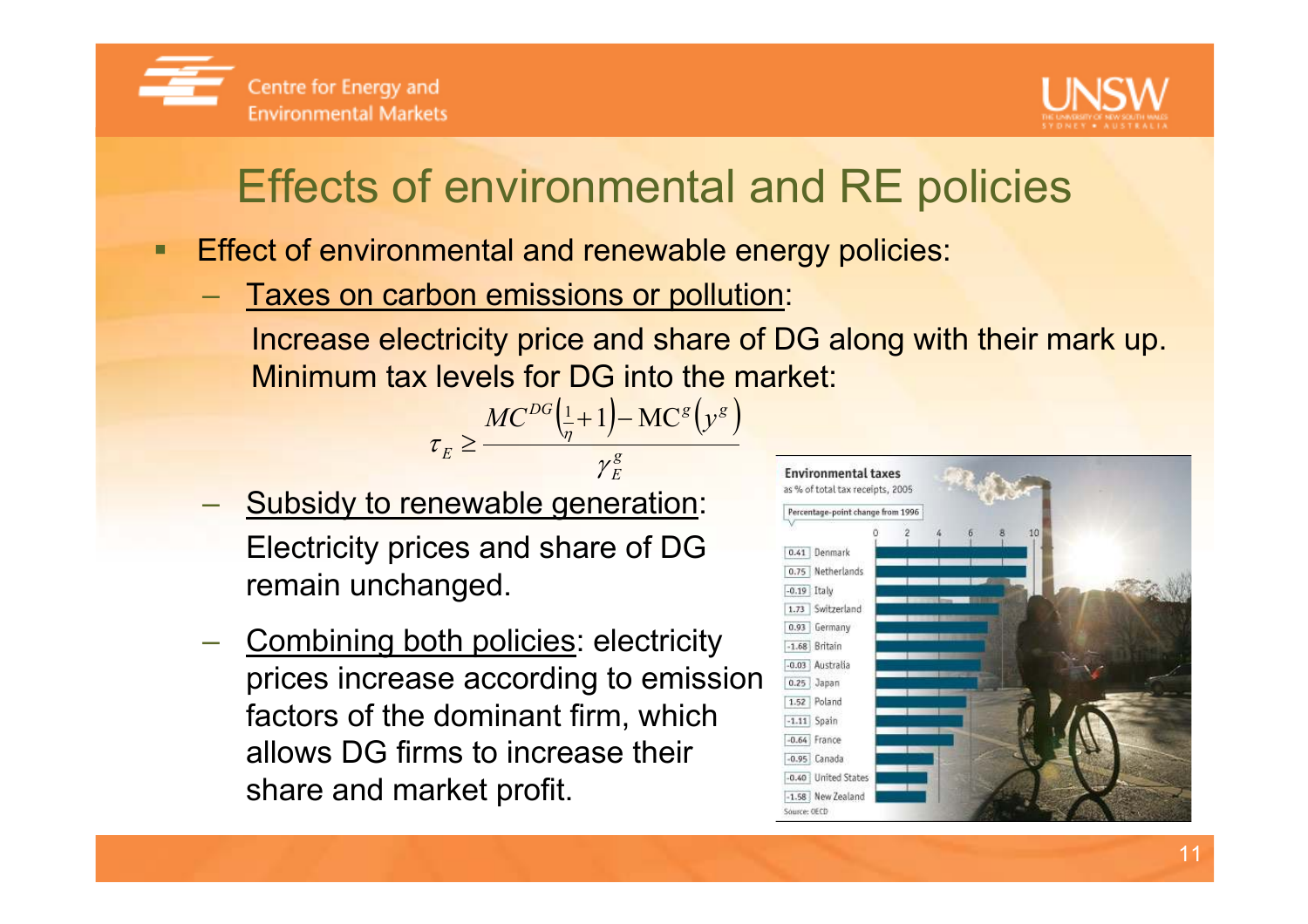



## Numerical simulation of heterogeneous DG firms

- П **Simulation associated with different DG technologies** 
	- Mix of existing DG options:
		- natural gas, biomass, wind, solar
	- Substantial differences in terms of use of inputs, marginal costs and capacity load utilisation.
	- A nested CES production function for DG :

$$
f(\vec{x}) = \left(\beta_1 \left(\alpha_1 x_K^{\rho_1} + \alpha_2 x_L^{\rho_1}\right)^{\frac{\rho_2}{\rho_1}} + \beta_2 x_F^{\rho_2}\right)^{\frac{\rho_2}{\rho_2}}
$$

The marginal costs function can be derived: 1

$$
MC^{DG}(\vec{w}) = \left(\beta_1^{1-\varphi_2} \left(\alpha_1^{1-\varphi_1} w_K^{\varphi_1} + \alpha_2^{1-\varphi_1} w_L^{\varphi_1}\right)^{\frac{\varphi_2}{\varphi_1}} + \beta_2^{1-\varphi_2} w_F^{\varphi_2}\right)^{\frac{\varphi_2}{\varphi_2}} \qquad \varphi_i = \frac{\rho_i}{\rho_i - 1}
$$

- Task: compare the impact of DG forms on electricity prices when REC are valued at \$30-50 AUD/MWh and taxes are set as: \$20USD/ton CO2, \$240AUD/ton NOx, \$8.5 AUD/ton SOx, \$480AUD/ton FPM, \$70AUD/ ton CPM

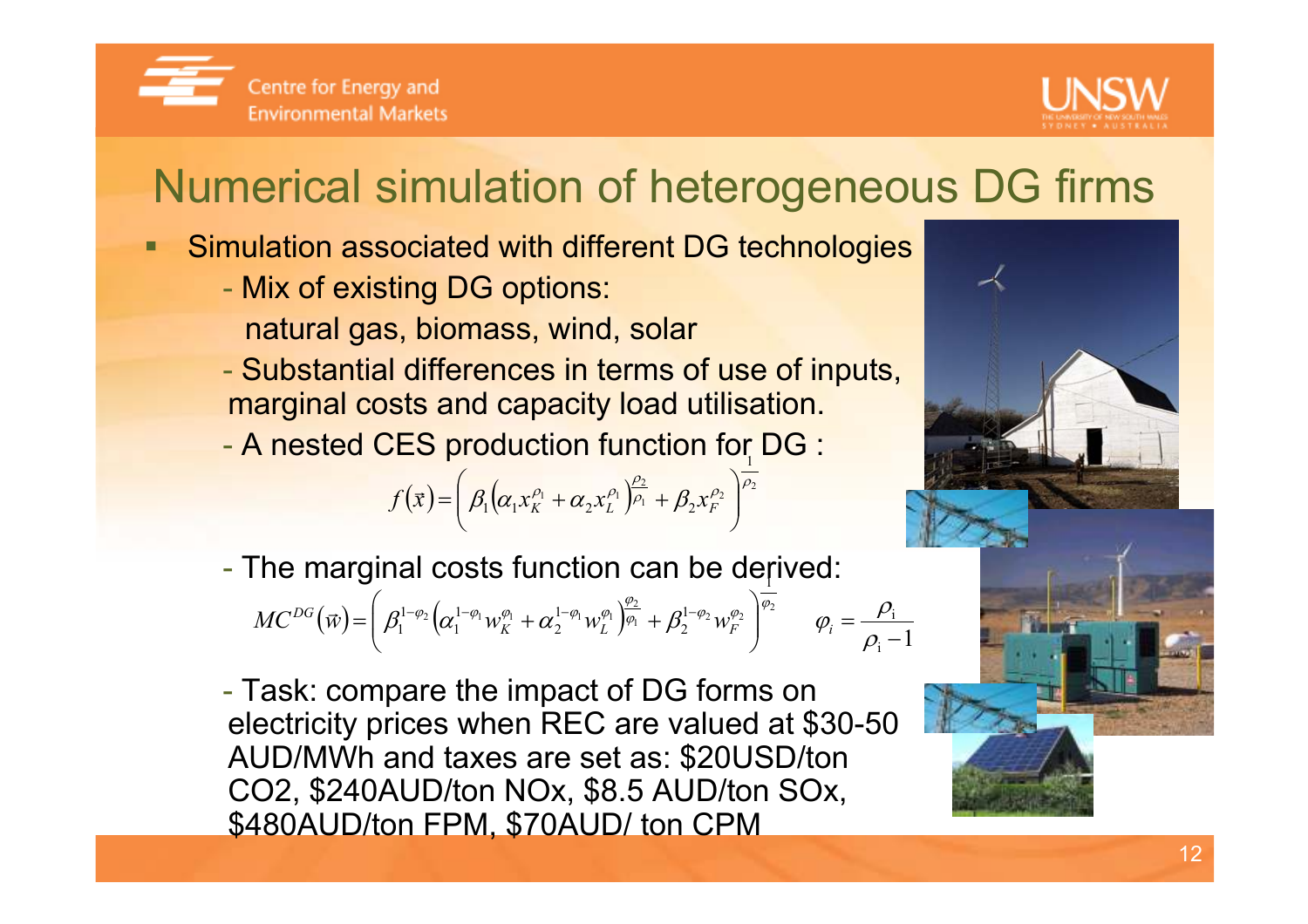



#### **Conclusion**

- **Service Service**  Local generation embedded in the electricity grid network can beadequately modelled with the price-dominant leadership model.
- **Service Service**  A market with high willingness to pay, large size and relatively high marginal costs of the grid provider are required to obtain simultaneous participation of the dominant firm and the DG fringe.
- **Service Service**  Environmental taxes are set to internalise the effect of pollution and carbon emissions of centralised generation. However, at a certain level they can also support the integration of small scale DG.
- **Service Service**  Renewable energy subsidies reduce the marginal costs of DG, but in the short run does not affect the price setting process.
- **Service Service Future work: complete numerical simulations to account for** heterogeneity among DG technologies. Extension for market entry following DG's positive profit.